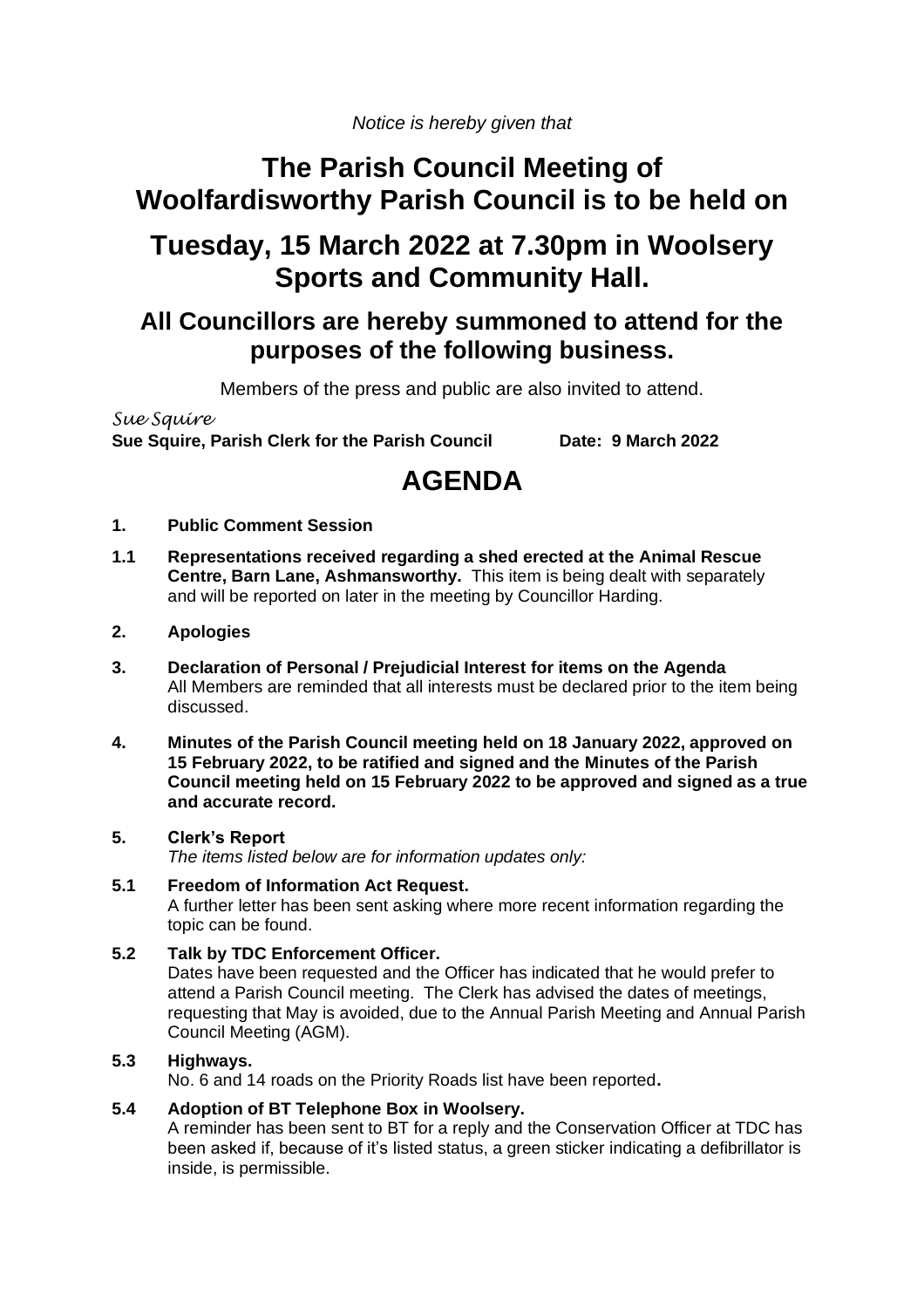BT has replied that the box is available for adoption. The Conservation Officer has replied that a green sticker is permissible.

**5.5 Copper Close Car Park.**

A letter has been sent to Mr Boundy.

## **5.6 Policies.**

These have been updated and will be put on the website shortly.

- **5.7 Village Schools Partnership.** A diary note has been made for the 2023 Summer Term to invite the head teacher to give an update.
- **6. Reports from County Councillor, District Councillors and Parish Councillors**
- **6.1 Councillor Salvident – beach huts at Bucks Mills Beach**
- **6.2 Councillor Salvident – draft positive Parish Council response to the proposed Federation between Woolsery, Parkham and Buckland Brewer Schools.**
- **6.2 Councilllor Spittles – grass cutting contract details on Facebook**
- **6.3 Councillor Harding – shed at Animal Rescue Centre, Barn Lane, Ashmansworthy**
- **7. Planning Applications.** To consider the following:
- **7.1 1/0213/2022/AGMB – Prior notification for the change of use of agricultural building to 1 no. dwelling house and associated building operations under Class Q – Barn at Wendon Cottage, Woolsery.**

The deadline date for the Parish Council's response is 19 March 2022. [http://publicaccess.torridge.gov.uk/online](http://publicaccess.torridge.gov.uk/online-applications/applicationDetails.do?activeTab=summary&keyVal=R7PP6SQK0BO00)[applications/applicationDetails.do?activeTab=summary&keyVal=R7PP6SQK0BO00](http://publicaccess.torridge.gov.uk/online-applications/applicationDetails.do?activeTab=summary&keyVal=R7PP6SQK0BO00)

1/0666/2022/FUL – Proposed extensions & alterations – East View Cottage, Woolsery, EX39 5QS The deadline date for the Parish Council's response is 26 March 2022. [http://publicaccess.torridge.gov.uk/online-](http://publicaccess.torridge.gov.uk/online-applications/applicationDetails.do?activeTab=summary&keyVal=R61STWQKISX00)

[applications/applicationDetails.do?activeTab=summary&keyVal=R61STWQKISX00](http://publicaccess.torridge.gov.uk/online-applications/applicationDetails.do?activeTab=summary&keyVal=R61STWQKISX00)

## **7.2 Planning Correspondence: Decisions & Appeals. To note the following TDC Decision Notices: Approvals for:**

- **1/1341/2021/AGMB –** Prior notification for the change of use of agricultural building to 2 no. dwelling houses and associated building operations under Class Q – barn at Lane Barton Woolsery
- **1/1410/2021/FUL –** Proposed holiday unit Variation of condition 2 of permission 1/0135/2019/FUL – 16 Forest Lakes, Woolsery
- **1/1116/2021/FUL –** Erection of garage and retrospective permission for rear decking – Bundys, Bucks Cross

## **8. Progress of Highway Issues**

a. Priority Roads for 2022/23

## **Woolsery**

▪ **Missing sign.** Councillor Harding to advise on his enquiries with TDC.

## **Bucks Cross**

- **E Bucks Mills Waterfall Sign.** Councillor M Hill to report on his conversation with Janet Williams in TDC Environment Department.
- Bucks Mills Fencing.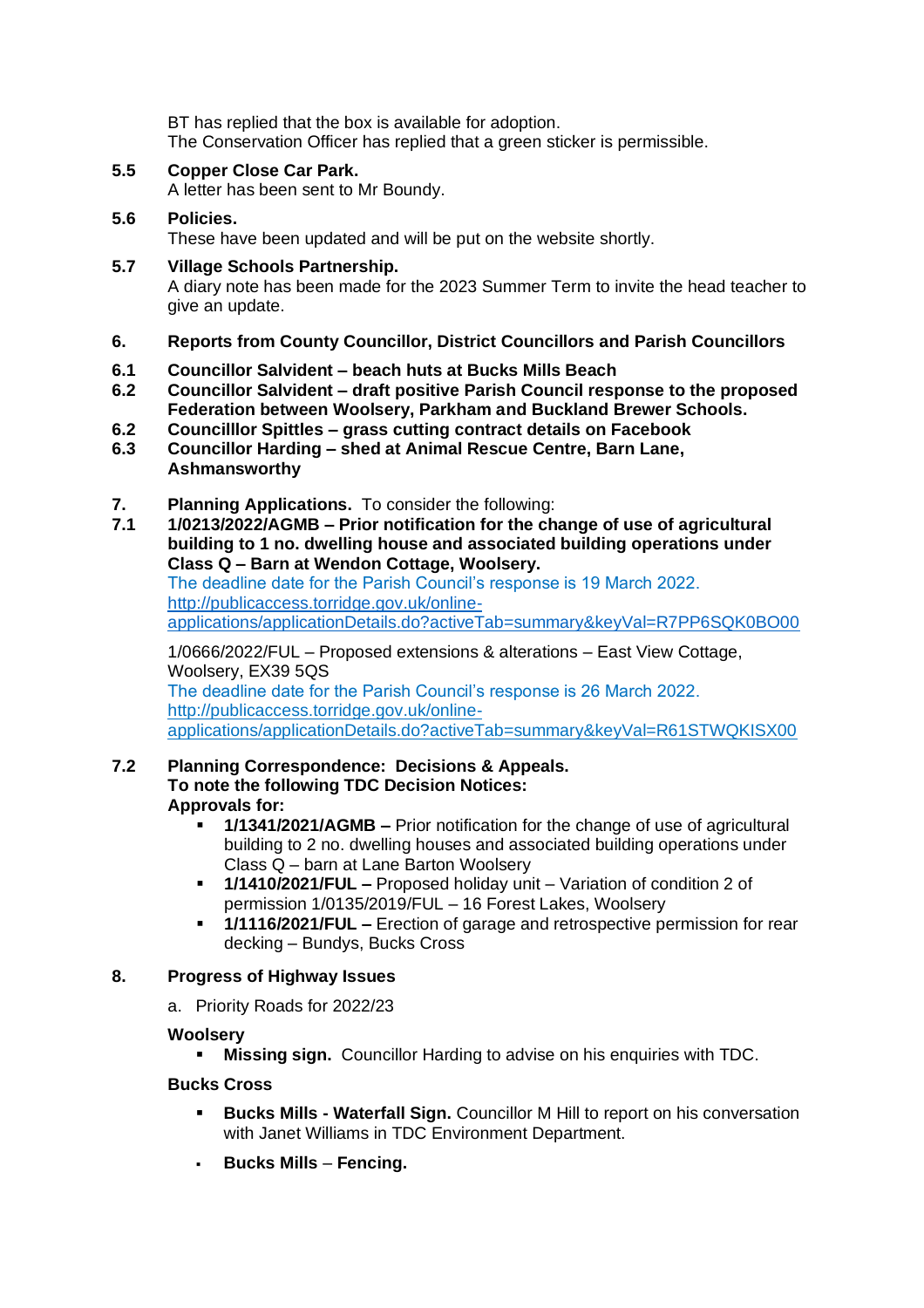## **9. Affordable Housing – Way Forward (Cllr M Hill)**

## **10. Update from MXB Sub-Committee held ahead of this Parish Council Meeting (Cllr Heywood)**

#### **11. Projects**

Planting of Wildflowers. (Cllr Raffe & Cllr Harding). a.

#### **Woolsery**

a. Copper Hill Bus Shelter – measurement of area. A Councillor to bring details of this so that the item can be further discussed.

#### **12. The Queen's Platinum Jubilee**

Councillor S Hill to give an update of the plans so far together with indicated costs. She will request financial support for the various plans for further discussion with a view to applying for grant funding and / or assistance from the Parish Council.

#### **13. Finances**

#### **Payments to be authorised:**

| Expenses (broadband, mileage, photocopying) | £ 27.25 | £466.93 |
|---------------------------------------------|---------|---------|
| February 2022 salary                        | £439.68 |         |
| a. Sue Squire:                              |         |         |

- b. Woolsery Village Hall Hire of room for meetings **£ 42.00**
- c. **Income and Bank Account Balances** to be tabled
- d. **Grass Cutting Contract from 2022 to 2024** To award the contract
- e. SLCC Pay Award 2021 2022 details have been produced
- **14. Correspondence received.** Emails from various agencies have been forwarded to Councillors.

## **14.1 The Woodland Trust – Bucks Valley Management Plan 2022 – 2027 final draft consultation.**

The Woodland Trust reviews the management plans for its properties every 5 years and the Plan for Bucks Valley woods is being reviewed this year. A copy of the document will be circulated separately to Councillors.

The woodland management process will continue as it has done for many years. With the main blocks of conifer removed and replanted with young broadleaved trees, the Trust is well on the road to restoration and will not require any further harvesting activities, allowing the wood to settle down and have less disturbance in the future. The Woodland Trust will continue to manage the wood for public access and continue to manage the roadside and boundary edges for safety.

## **14.2 North Devon UNESCO Biosphere Team.**

Invitation to a free webinar on Monday, 28 March 2022 from 6 – 7.15pm hosted by the Team entitled 'Nature Recovery in your Community: What can town and Parish Councils do?"

- **14.3 TDC – Survey launched to gauge interest in Community Led Electric Bike and Electric Car Rental Scheme for Northern Devon.** The details have been circulated separately to Councillors.
- **14.4 Airband.** Mr Paul Nethercott the local representative, is leaving the company on 11/3/22. His replacement is yet to be announced.